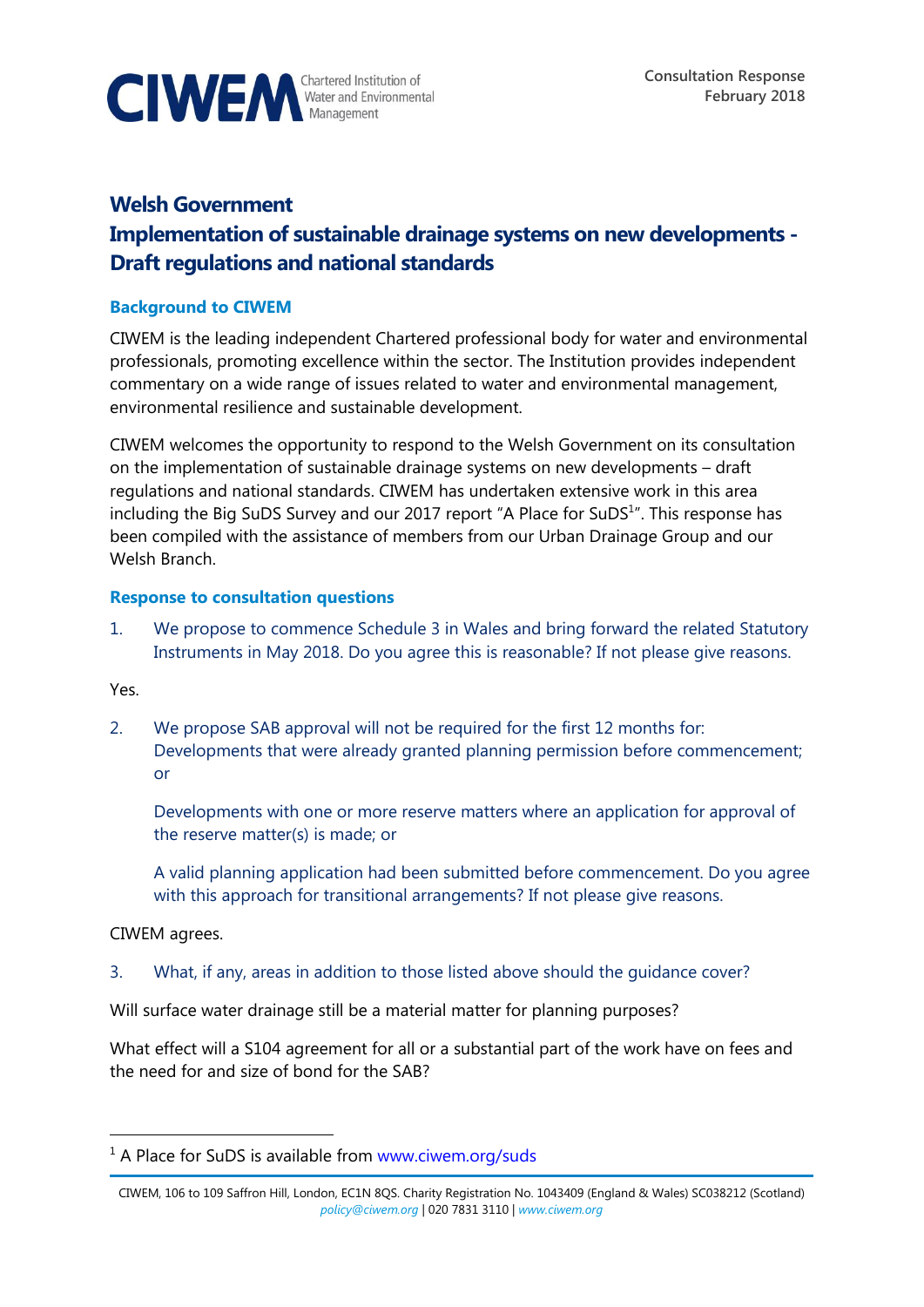4. Do you agree with the proposed exemption for Lead Local Flood Authorities? Can you provide evidence to support an exemption?

Yes, provided it is clear that it only applies to works carried out in their function as LLFA and is not a general exemption for all local authority works.

5. What information should the SAB be required to submit as part of a review mechanism of SAB approval costs? How often should the review take place, once every year or once every two years?

Staff costs (including any consultants required)

Some metrics – numbers of applications and the size and complexity of those applications

The level of involvement from Statutory Consultees

Performance metrics in terms of response times

6. We propose to give enforcement powers to the SuDS Approving Body and the local planning authority. Do you agree?

Yes, as the LPA may have more presence on the ground in National Park Areas.

7. Do you agree that the proposed powers of entry are reasonable and proportionate, if not please explain why?

CIWEM agrees.

8. We propose that claims for compensation related to powers of entry and temporary stop notices must be submitted within 12 months of the powers being exercised or the notice being withdrawn/ ceasing to have effect. Do you agree, if not please explain why?

CIWEM agrees.

9. We propose that, as in planning, a time limit of four years is set for when the SuDS Approving Body is able to give an enforcement notice? Do you agree, if not please explain why

CIWEM agrees.

10. Are the proposed intervention powers and criminal offences provisions in the draft statutory instrument appropriate and proportionate?

Yes.

11. We propose to provide similar procedures for appeals against SuDS enforcement notices to those which currently apply to planning enforcement appeals (written representation, hearing or inquiry). Do you agree? If not please explain why?

CIWEM agrees.

12. We propose a register of SuDS enforcement notices which mirrors the register for planning enforcement notices. Do you agree?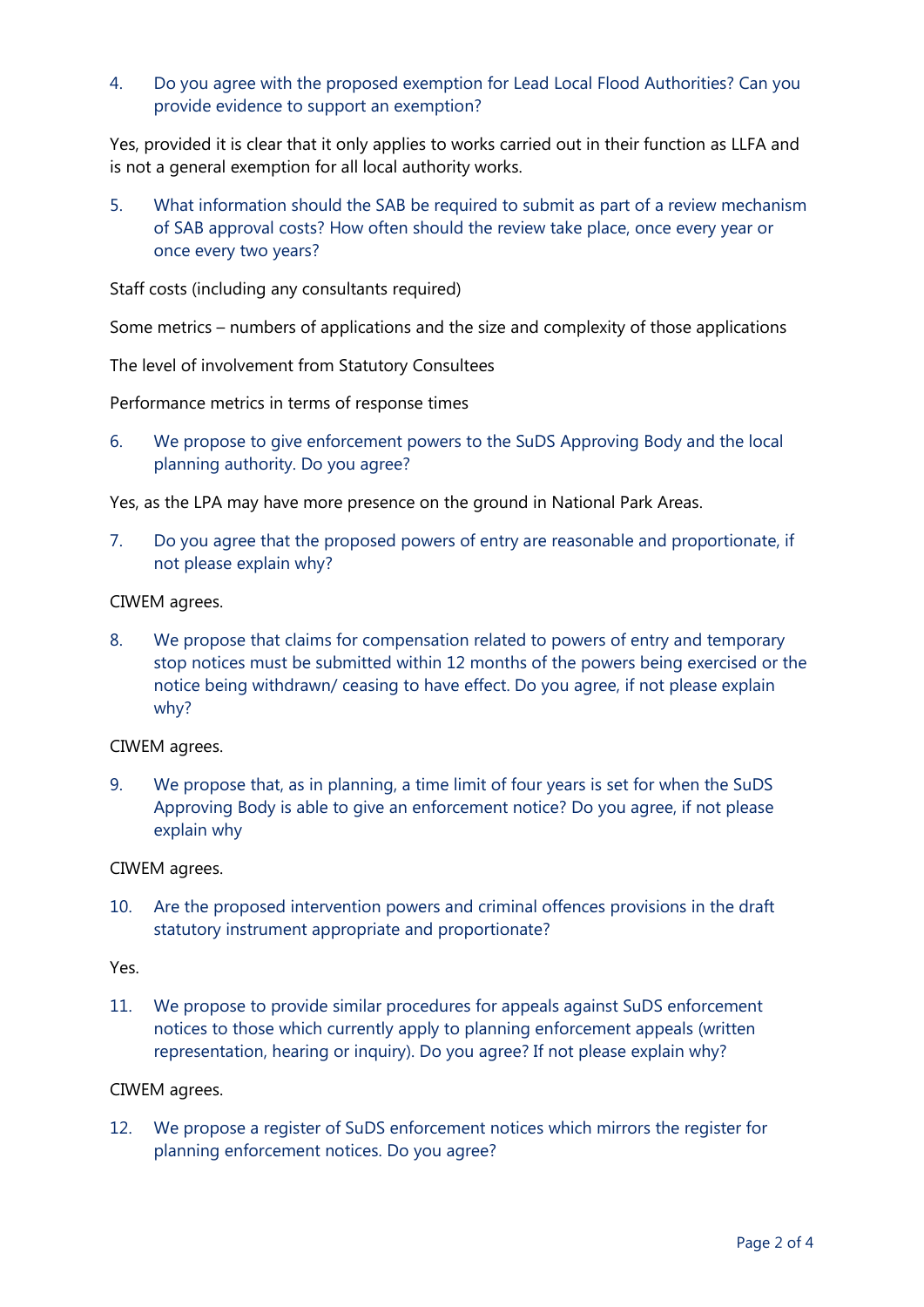#### CIWEM agrees.

13. Question 13: Do you have any information or case studies which could help inform the guidance on this subject? If so, please provide details.

N/A

14. Question 14: Is our definition of a single property drainage system clear on what will or will not be adopted? If not please provide an alternative definition. Can you suggest additional examples for inclusion in guidance?

Yes, perfectly clear.

15. Question 15: We propose a 4 week time limit for administrative processes (for example return of bonds, the process of registration or designations) for the SuDS Approving Body. This time limit applies throughout the SuDS process. Do you agree with this timeframe? If not please explain why.

CIWEM agrees.

16. Question 16: Are there any additional statutory works which should be included in this list?

Telecommunications works are the obvious omission.

17. Question 17: We propose that all Statutory Undertakers must notify the SuDS Approving Body at least four weeks in advance of works that may affect the SuDS operation. Do you agree with this timeframe? If not please explain why.

Agree, though a shorter period may be required for emergency work in line with the NRSWA provisions for emergency street works.

18. Question 18: We propose upon completion of the works, the SuDS Approving Body must decide within 12 months if it is satisfied that the SuDS functions in accordance with the SuDS Standards. Do you agree with this timescale? If not please explain why.

This is difficult as it depends on the weather – has there been enough rain, or has the groundwater been high enough to test the system? It is probably a good compromise.

19. Question 19: We propose that an appeal must be made within six months of either the SuDS Approving Body's decision or the date the decision was due. Do you agree?

Yes

20. Question 20: We propose to adopt similar procedures for SuDS appeals to those which currently apply to planning appeals (including written representation, hearing or inquiry). Do you agree? If not please explain why.

### CIWEM agrees.

21. Question 21: We have asked a number of specific questions. If you have any related issues which we have not specifically addressed please do tell us about them.

The draft procedure regulations say: